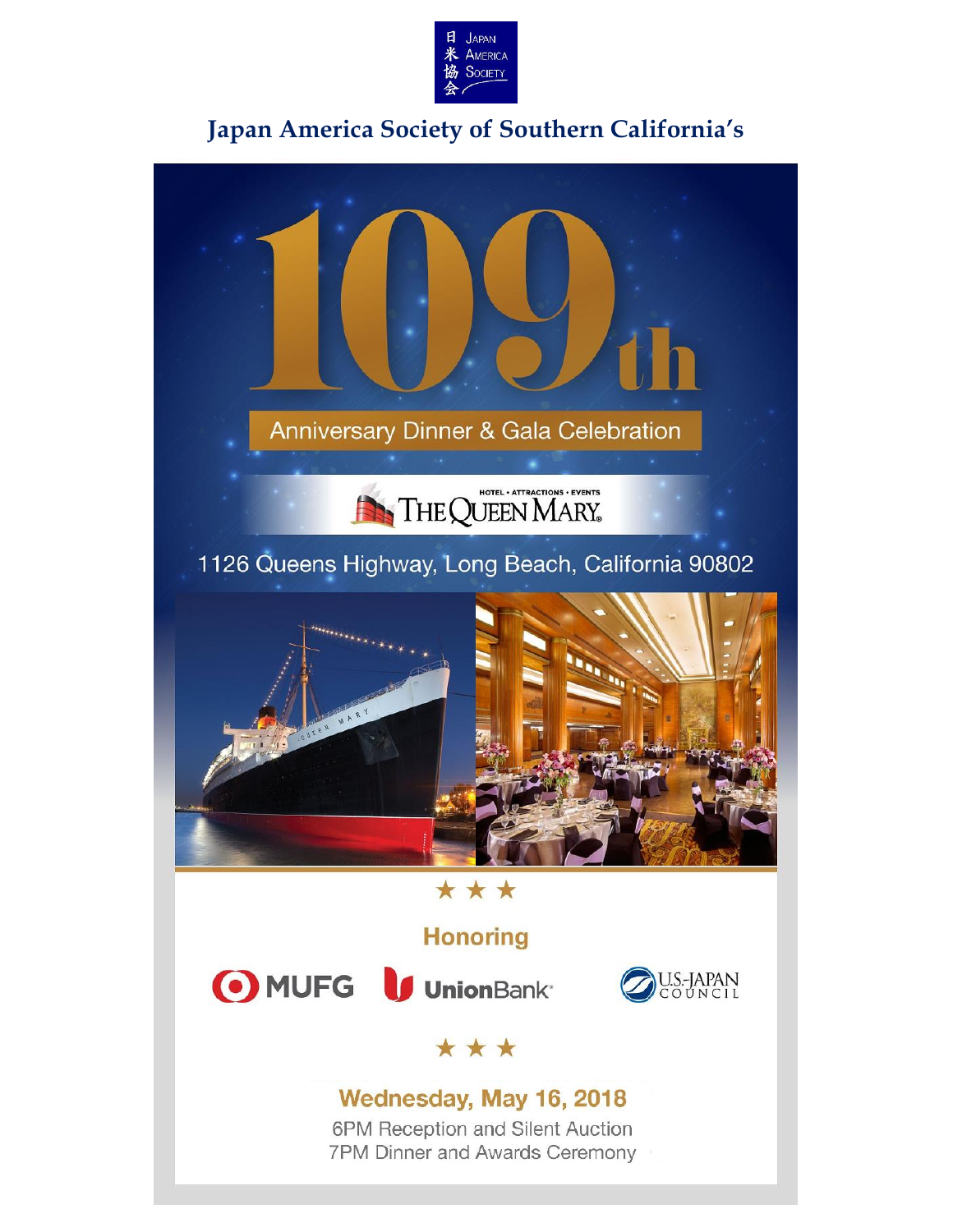Join us for the 109th Anniversary Celebration!





The Japan America Society of Southern California cordially invites you to participate in our 109<sup>th</sup> Anniversary Dinner & Gala Celebration!

It will take place on the evening of **Wednesday, May 16, 2018**, aboard The Queen Mary.

The Japan America Society of Southern California was founded in 1909 as a membership organization with the mission to build meaningful relationships among Japanese and Americans. The JASSC provides its members and the general public unique opportunities for individuals and corporations to become involved in the Japan-U.S. relationship.

We accomplish our mission each year by presenting and co-presenting three dozen business, public affairs and educational programs.

Please join this year's Anniversary Dinner & Gala where the honorees are MUFG Union Bank, N.A. and the U.S.–Japan Council —

## **MUFG UnionBank**<sup>®</sup>

**MUFG Union Bank, N.A.** Since the first of MUFG Union Bank's five predecessors opened for business in 1864, the bank's remarkable history has been steeped in California lore and inextricably tied to the state's growth in three centuries. MUFG Union Bank, N.A. is part of one of the world's leading financial groups, Mitsubishi UFJ Financial Group. It will be honored and recognized for its commitment to being a catalyst for change in the places where we live, work and play. Annually, MUFG's charitable contributions supporting nonprofit organizations exceeds \$15 million in donations. The bank has been a strong supporter of the Japan America Society since 1952.



**U.S.-Japan Council** is celebrating its 10th Anniversary. It is a nonprofit educational organization that will be honored and recognized for its decade of contributing to the strengthening of U.S.-Japan relations. U.S.-Japan Council brings together diverse leadership, engages stakeholders and explores issues that benefit communities, businesses and government entities on both sides of the Pacific Ocean. It is a Japanese American-led organization, fully dedicated to strengthening ties between the United States and Japan in a global context. Since its founding, U.S.-Japan Council has been a strong partner of the Japan America Society.

If you would like more information, particularly about the **VIP Reception** or the attractive sponsorship opportunities this event offers, please contact the JASSC's President, Douglas Erber, by email at [erber@jas-socal.org](mailto:erber@jas-socal.org) or call (310) 965-9050 ext. 107.

Japan America Society of Southern California 1411 West 190th Street, Suite 380, Gardena, CA 90248-4361 tel (310) 965-9050 email [amano@jas-socal.org](mailto:JAS108Gala@jas-socal.org) web [www.jas-socal.org/DinnerGala](http://www.jas-socal.org/DinnerGala)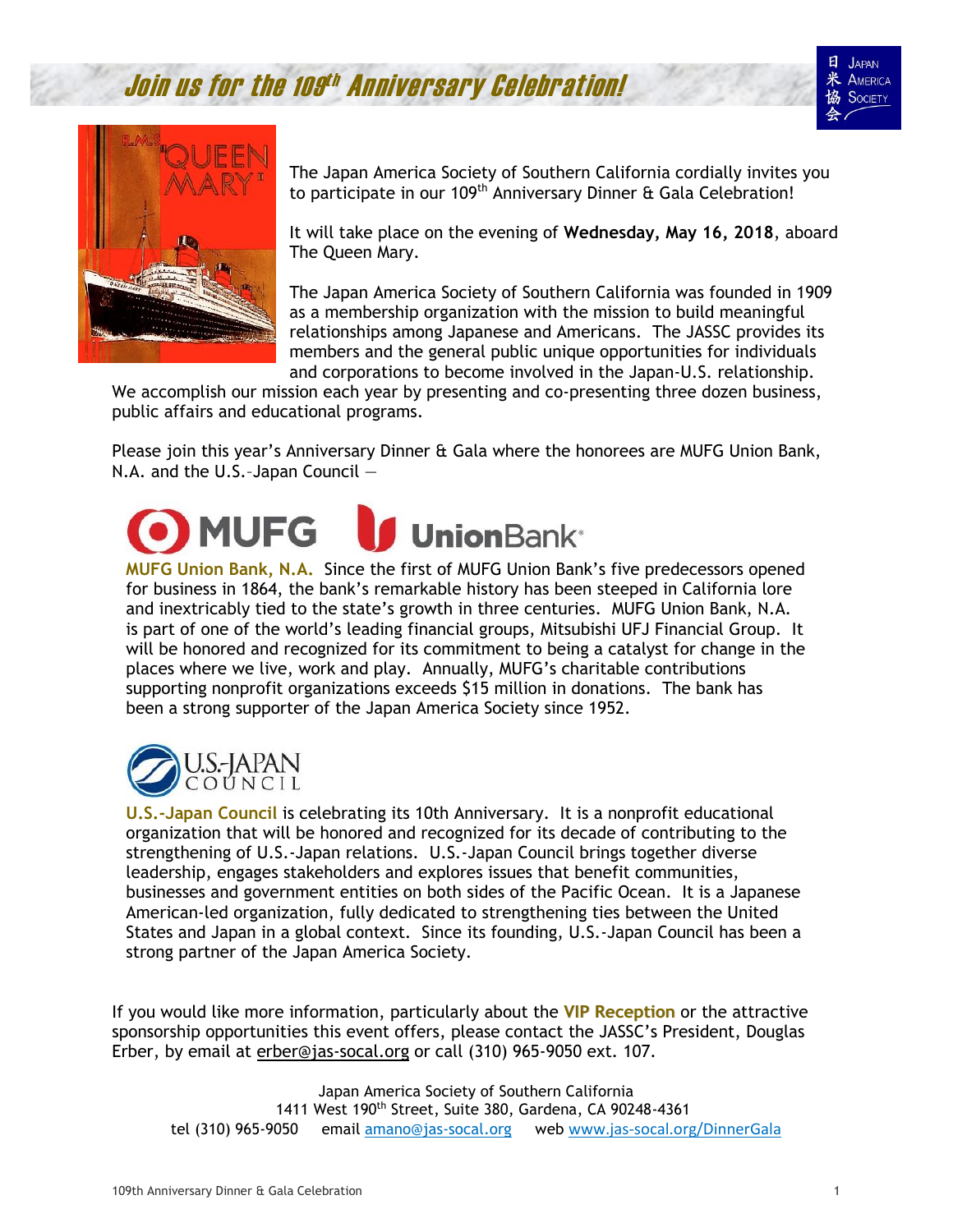# 109<sup>th</sup> Anniversary Gala Sponsorship Opportunities





- **DIAMOND DINNER SPONSOR . . . . . . . . . . . . . . . . . . . . . . . . . . . .. . \$ 35,000**
	- Customizable sponsorship opportunities for the best and maximum marketing visibility for your company
	- VIP Reception for 30 guests with bartender and tray passed hors d'oeuvres
	- Most preferred seating for 30 guests
	- Two full page ads in the Gala Digital Tribute Book Diamond Dinner Sponsor section
	- Recognition in all print/electronic media materials
	- Your company logo with homepage link prominently displayed on the JAS website

### **RECEPTION SPONSOR . . . . . . . . . . . . . . . . . . . . . . . . . . . . . . . . . . . \$ 20,000**

- VIP Reception for 20 guests with bartender and tray passed hors d'oeuvres
- Most preferred seating for 20 guests
- Two full page ads in the Gala Digital Tribute Book Reception Sponsor section
- Recognition in all print/electronic media materials
- Your company logo with homepage link prominently displayed on the JAS website



## **WINE SPONSOR . . . . . . . . . . . . . . . . . .. . . . . . . . . . . . . . .. . . . . . . \$ 15,000**

- VIP Reception for 10 guests
- Preferred seating for 10 guests
- Full page ad in the Gala Digital Tribute Book Wine Sponsor section
- Recognition in all print/electronic media materials
- Your company logo with homepage link prominently displayed on the JAS website

### **PLATINUM TABLE SPONSOR . . . . . . . . . . . . . . . . . .. . . . . . . . . . . .. . \$ 12,000**

- VIP Reception for 6 guests
- Preferred seating for 10 guests
- Full page ad in the Gala Digital Tribute Book Platinum Sponsor section
- Recognition in all print/electronic media materials
- **GOLD TABLE SPONSOR . . . . . . . . . . . . . . . . . .. . . . . . .. . . . . . . . . . \$ 6,000** • VIP Reception for 4 guests
	- Preferred seating for 10 guests
	- Full page ad in the Gala Digital Tribute Book Gold Sponsor section
	- Recognition in all print/electronic media materials



| • Seating for 10 guests                                                  |  |
|--------------------------------------------------------------------------|--|
| • Full page ad in the Gala Digital Tribute Book - Silver Sponsor section |  |
| • Recognition in all print/electronic media materials                    |  |
|                                                                          |  |

**INDIVIDUAL SEAT . . . . . . . . . . . . . . . . . . . .. . . . . . .. . . . . . . . . . .. \$ 325**

**Japan** America Society of Southern California's Tax I.D. # 95-2021853 - The JASSC is a qualified  $501(c)(3)$ nonprofit, charitable and educational organization and a majority of your donation should be tax deductible.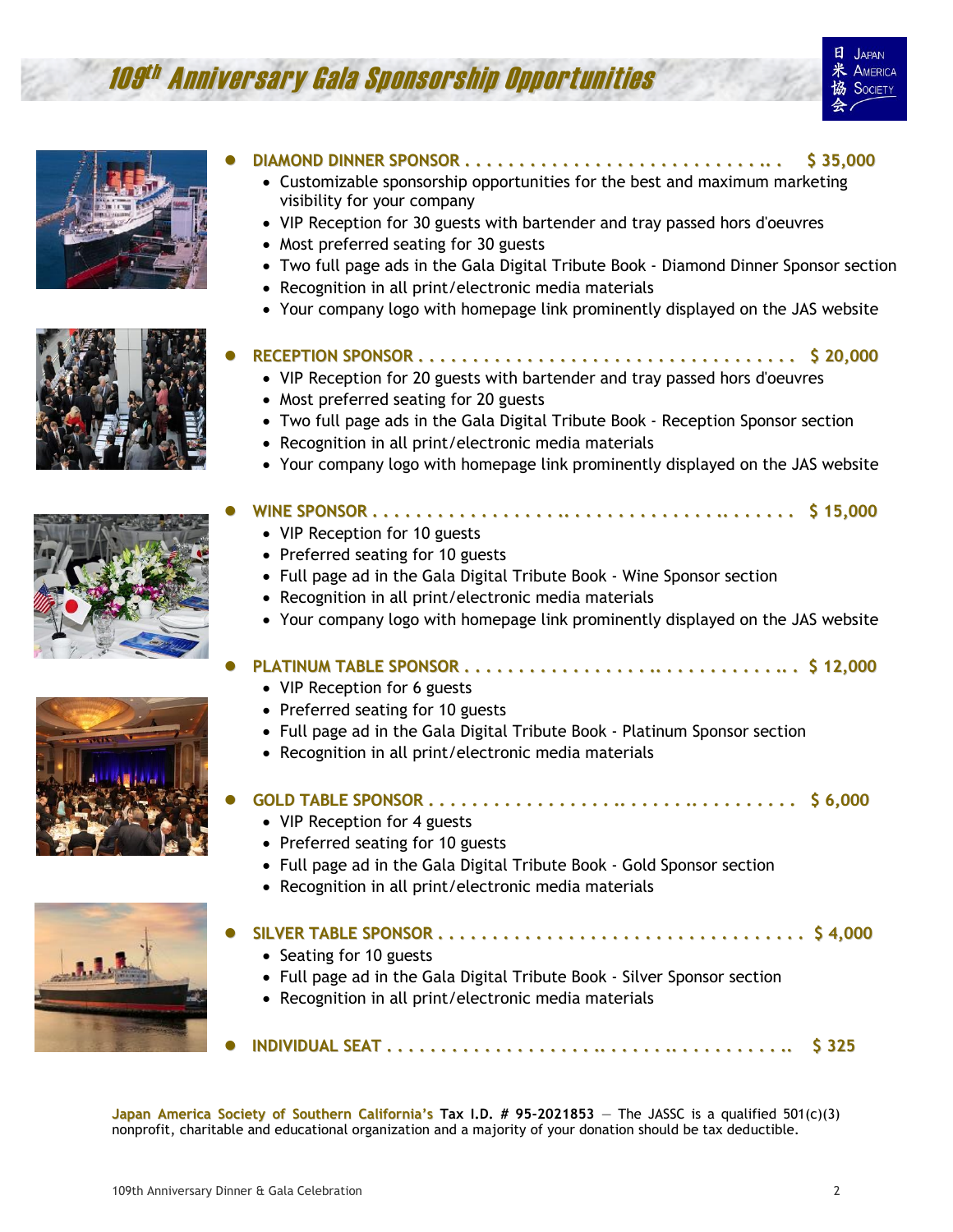# 109<sup>th</sup> Anniversary Gala Silent Auction



#### **All 109 th Anniversary Gala Silent Auction Donations will be recognized-**

- Name listed as 109<sup>th</sup> Anniversary Gala Silent Auction Donor in all print/electronic media materials
- Recognition in the Gala Digital Tribute Book
- Company name and homepage link on the Japan America Society website

#### **I / We would like to donate the following for the SILENT AUCTION -**

| Item(s) - | Value* |
|-----------|--------|
|           |        |
|           |        |
|           |        |
|           |        |

**\* For IRS reporting purposes (Form 8282), please provide your Tax ID # if the item is valued over \$500.** 

Tax ID  $#$ 

#### **Please provide a detailed description that will be included in the Silent Auction Catalogue**

#### **Are there any exclusions, expirations and/or restrictions?**

#### **I / We would like to be recognized by -** □ **Company Name** □ **Individual Name**

| Company / Organization Website |  |  |
|--------------------------------|--|--|

#### □ **I / We authorize JASSC to use the donated items as it sees best to maximize its fundraising impact, which might include packaging with other items.**

**Please send your Silent Auction donation item(s) to -**

**Japan America Society of Southern California**

1411 W. 190<sup>th</sup> Street, Suite 380, Gardena, CA 90248

tel (310) 965-9050 ext. 104 email [amano@jas-socal.org](mailto:amano@jas-socal.org)

For more information, please call Kay Amano at (310) 965-9050 x104 or e-mail [amano@jas-socal.org](mailto:JAS108Gala@jas-socal.org)

**Japan** America Society of Southern California's Tax I.D. # 95-2021853 - The JASSC is a qualified  $501(c)(3)$ nonprofit, charitable and educational organization and a majority of your donation should be tax deductible.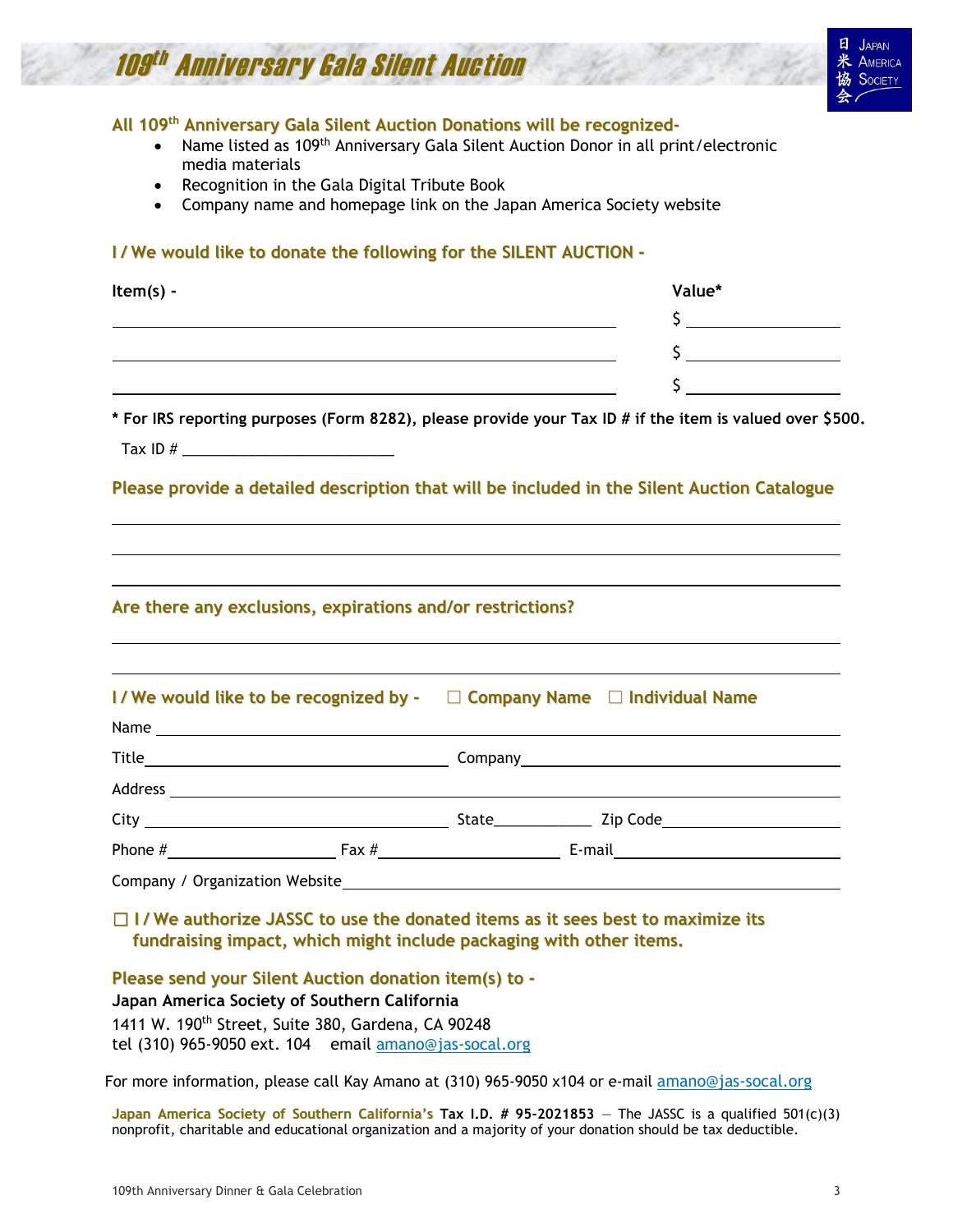# 109<sup>th</sup> Anniversary Gala Digital Tribute Book

The 109<sup>th</sup> Anniversary Gala Digital Tribute Book will be displayed at the 109<sup>th</sup> Anniversary Dinner & Gala, and it will be available online for download and viewing after the event.

#### **Advertisement Specifications & Pricing for the109 th Anniversary Gala Digital Tribute Book**

| Platinum Section(Full Color, 10" x 7.5", Landscape) \$1,500 |  |
|-------------------------------------------------------------|--|
| Gold Section(Full Color, 10" x 7.5", Landscape) \$1,000     |  |
| Silver Section (Full Color, 10" x 7.5", Landscape) \$700    |  |
|                                                             |  |

### **Advertisement submission deadline is Friday, April 20, 2018**

#### **What type of files can be sent?**

• JPEG file at 350 dpi.

#### **Email to -**

**amano@jas-socal.org**  With subject line "109<sup>th</sup> Anniversary Gala Digital Tribute Ad" Please save file as: Your company name, not numbers

#### **For questions -**

**Japan America Society of Southern California**  1411 W. 190<sup>th</sup> Street, Suite 380, Gardena, CA 90248 tel (310) 965-9050 x104 email [amano@jas-socal.org](mailto:JAS108Gala@jas-socal.org)